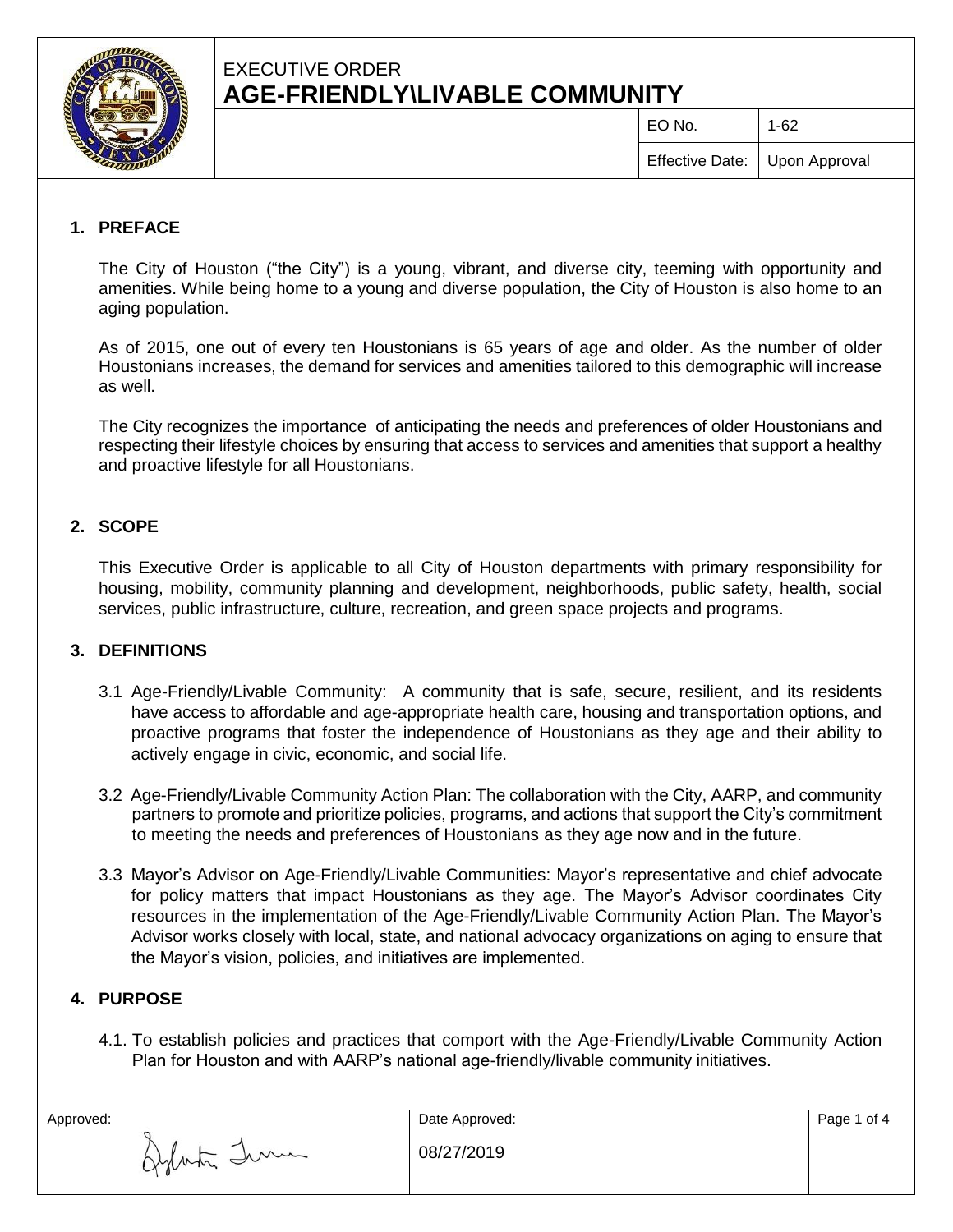- 4.2. To facilitate and increase access to services that contribute to and support vibrant living environments and a healthy quality of life for Houstonians as they age.
- 4.3. To ensure that City facilities and infrastructure meet the needs of Houstonians as they age.
- 4.4. To improve and increase access to healthy living components such as fresh food options, multimodal mobility options, physical and social activities, communications technology, and cultural and intellectual activities.
- 4.5. To implement policies and practices that will increase and strengthen access to physical and mental health care services.
- 4.6. To increase opportunities for senior citizens to remain in their homes and neighborhoods.
- 4.7. To strengthen and expand programs that provide safety to Houstonians as they age and lessen their vulnerability to crime.
- 4.8. To collaboratively foster an environment and culture that proactively seeks continuous improvement of the services and amenities that are accessible and available to Houstonians as they age.

## **5. POLICY**

- 5.1. The City of Houston is committed to becoming an Age-Friendly/Livable Community and endorses the goals of the Age-Friendly/Livable Community Action Plan for Houston and AARP's Age-Friendly/Livable Community initiatives.
- 5.2. Existing City policies and efforts to further the City's objective in becoming an Age-Friendly/Livable Community include, but are not limited to:
	- 5.2.1. Operations such as the Area Agency on Aging, the Mayor's Office for People with Disabilities, Mayor's Safer Streets initiative, the Houston Police Department's DWI Task Force, and Harris County Sheriff's Office Regional Multi-Agency Task Force and Special Task Force on Intersection and Sidewalk Safety for Persons with Disabilities.
	- 5.2.2. Complete Streets and Transportation Plan Executive Order 1-15: adopted on November 1, 2013, directs City efforts to achieve complete streets that consider all users, including people of all ages and abilities who are driving or riding in cars, using mass transit, riding bikes, walking, using wheelchairs, driving or being transported by emergency vehicles, and being served by other users.
	- 5.2.3. Plan Houston, which is the City's first General Plan and adopted by City Council on September 30, 2015, identifies six (6) goals and actions that align with an Age-Friendly/Livable Community. They are: Nurture Safe and Healthy Neighborhoods, Connect People and Places, Champion Learning, Foster an Affordable City, Sustain Quality Infrastructure; and Communicate Clearly and with Transparency.
	- 5.2.4. Complete Communities Action Plans are solutions-oriented platforms developed by community collaboratives and adopted by City Council on August 29, 2018. These action plans help provide greater access to quality affordable housing, transit options, public infrastructure, healthy food choices, recreational amenities, and multi-generational social interaction that support and reinforce a healthy, vibrant, and active age-friendly lifestyle.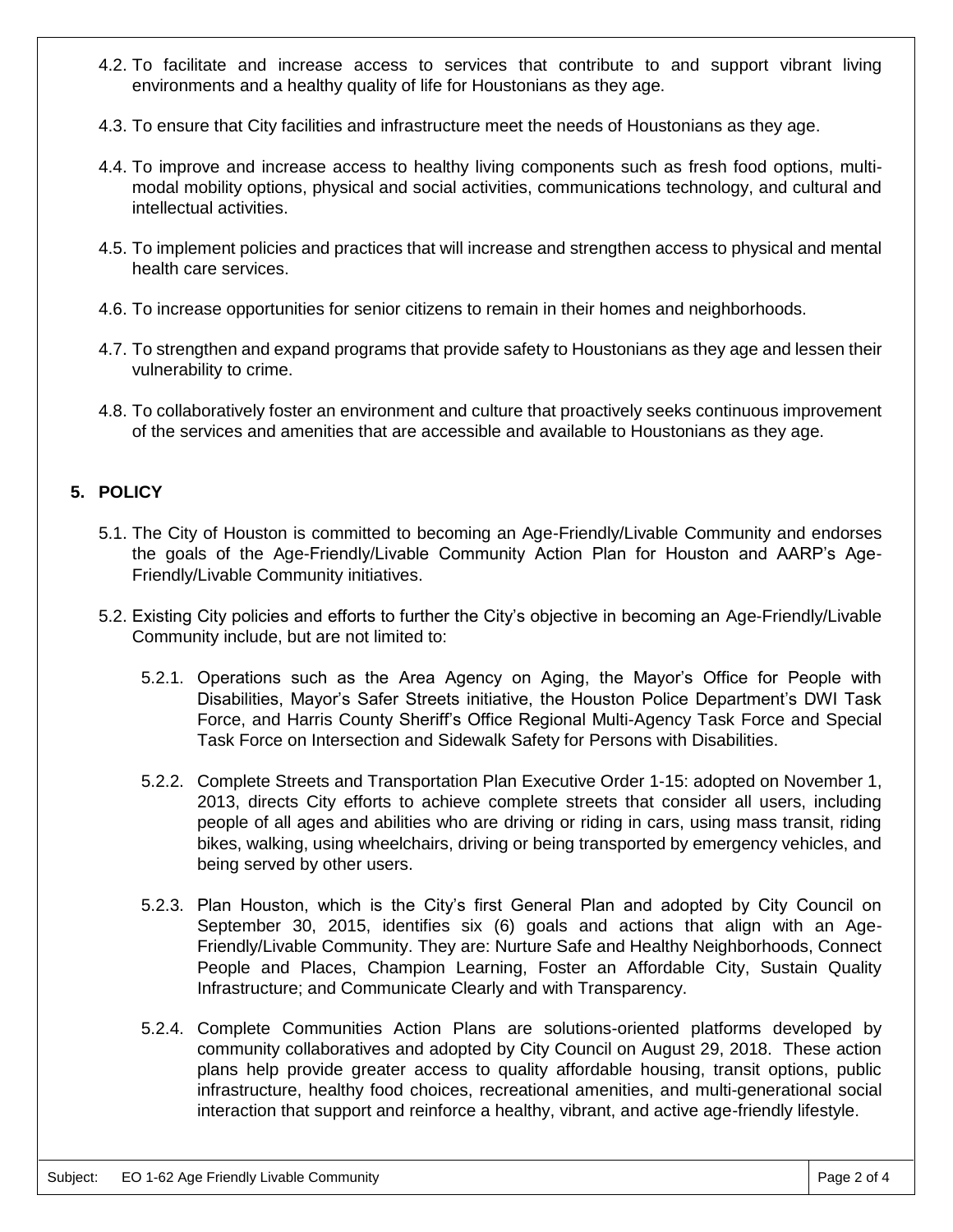#### **6. RESPONSIBILITIES**

- 6.1. The Mayor's Advisor on Age-Friendly/Livable Communities will ensure that all departments develop criteria and standards that appropriately include components of the Age-Friendly/Livable Community Action Plan in City of Houston plans, programs, and designs as they relate to the following areas.
	- 6.1.1. Transportation: Encourage safe, walkable, accessible, and affordable multi-modal mobility options.
	- 6.1.2. Housing: Promote and support the availability of affordable, accessible, equitable, agefriendly housing options that include the availability of home repair and modification programs that allow for aging in place.
	- 6.1.3. Public Safety: Promote public safety and security inside and outside of the home that address fire and crime prevention, home safety, elder abuse and mistreatment, financial security, disaster preparedness, and fraud protection.
	- 6.1.4. Health and Community Support: Ensure greater access to home and community-based healthcare services, both physical and mental, and programs that promote wellness.
	- 6.1.5. Communication and Information: Facilitate affordable access to communications technology and training for all Houstonians to continue to stay connected to the City and their neighborhoods, communities, friends, and family as they age.
	- 6.1.6. Open Spaces and Buildings/Social Participation: Emphasize safe, affordable, and accessible indoor and outdoor recreational facilities and increased opportunities for multigenerational social interaction.
	- 6.1.7. Respect and Social Inclusion: Encourage and foster an atmosphere of respect and inclusion for ethnicity, age, and cultural diversity.
	- 6.1.8. Civic Participation, Volunteerism and Employment: Encourage volunteerism and mentorship among all Houstonians and seek the value-added services they have to offer.

#### **7. GENERAL PROVISIONS**

- 7.1. The Department of Neighborhoods Inspections and Public Service Division routinely encounters Houstonians age 65 and older who own and occupy single-family residences that do not meet minimum standards or have been classified as dangerous buildings. On an ongoing and collaborative basis, the Mayor's Advisor on Age-Friendly/Livable Communities, the Housing and Community Development Department, Health Department, Houston Public Works, Planning and Community Development Department, and the Department of Neighborhoods will coordinate available public and community-based resources that will partner with the age 65 and older homeowner to bring the residence up to standards.
- 7.2. In collaboration with the Mayor's Office of Boards and Commissions, the Mayor's Advisor on Age-Friendly/Livable Communities will submit the names of Houstonians with demonstrated commitment to age-friendly practices and policies as nominees to the Mayor for consideration as mayoral appointees to the Area Planning Advisory Committee (APAC) of the Harris County Area Agency on Aging.